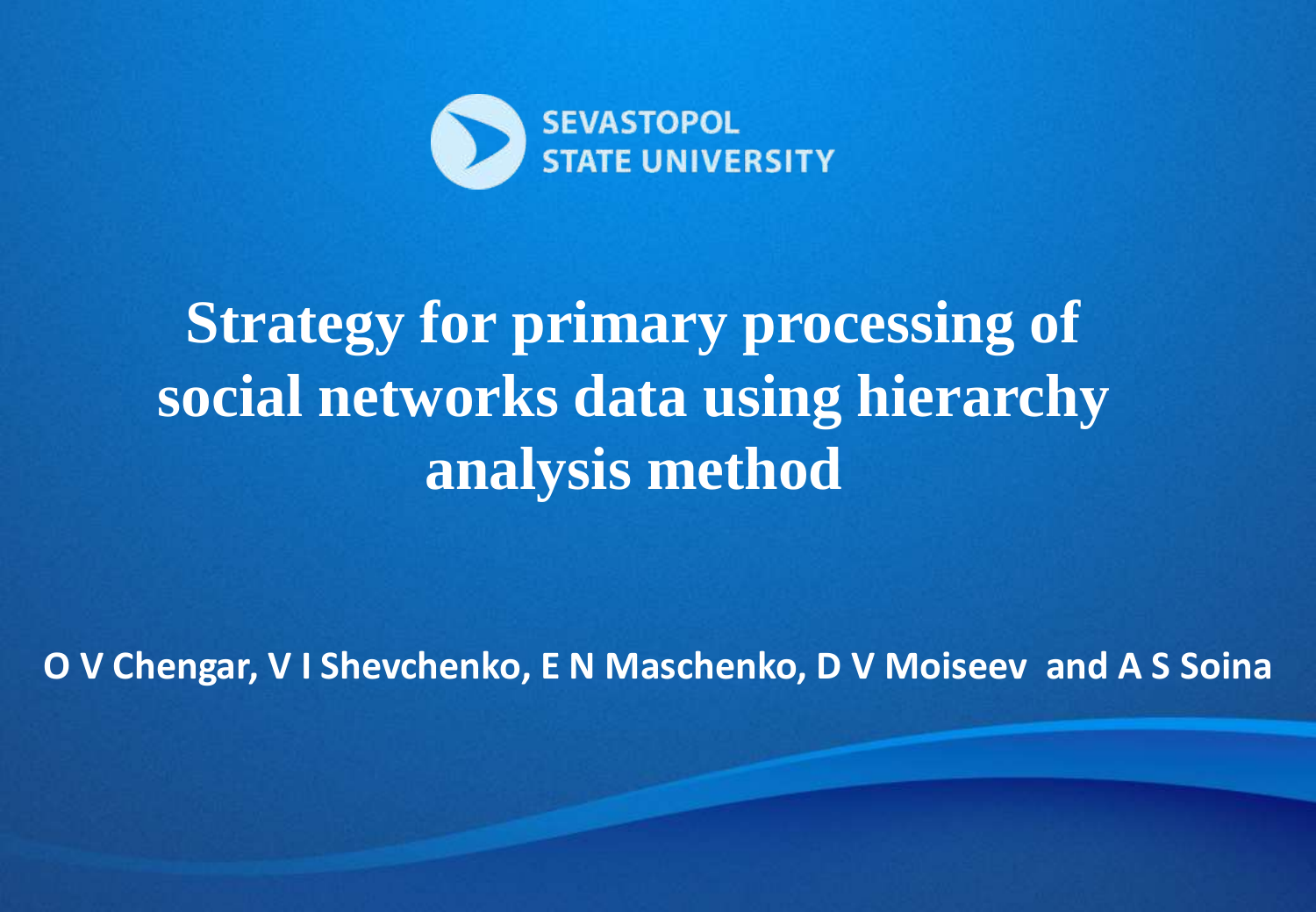## **Strategy for primary processing of social networks data using hierarchy analysis method**

|  | Criterion                             |        | C1             | C <sub>2</sub> | C3   | C <sub>4</sub> |                | b      |                           | x        |                               |
|--|---------------------------------------|--------|----------------|----------------|------|----------------|----------------|--------|---------------------------|----------|-------------------------------|
|  | C1 Dependence on source data volume   |        | 1              |                | 3    | 5              | 7              | 3,2011 |                           | 0,5416   |                               |
|  | C2 Clusters optimal number            |        | 0.333          |                | 1    | 5              | 6              | 1,7778 |                           | 0.3008   |                               |
|  | C3 Algorithm computational complexity |        | 02             | 0.2            |      | 1              | 5              | 0,6687 |                           | 0,1131   |                               |
|  | C4 Algorithm performance              | 0,1429 | 0,1667         |                | 02   | ŧ              | 0,2627         |        | 0.0444                    |          |                               |
|  |                                       |        |                |                |      |                | TOTAL B        | 5,9103 |                           |          | 0,9999 <- Normalization Check |
|  | <b>y</b>                              |        |                | 1,6759 4,3667  | 112  |                | 19             |        | <b><i><u>Amax</u></i></b> | 4,3315   |                               |
|  |                                       |        |                |                |      |                |                |        | <b>CI</b>                 | 0,0829   |                               |
|  |                                       |        |                |                |      |                |                |        | CR                        | 9,2111 % |                               |
|  | <b>Alternatives</b>                   | A1     | A <sub>2</sub> | A <sub>3</sub> | A4   | A5             | A6             | b      |                           | z        |                               |
|  | A1 Weighted pair group average        | ٠      | ۹              | 0.33           | 0.2  | 0.2            | 0.5            | 0.4331 |                           | 0.0567   |                               |
|  | A2 Unweighted pair group centroid     | 1      | t              | 0.33           | 0.2  | 0.2            | 0.5            | 0.4331 |                           | 0.0567   |                               |
|  | A3 Ward method                        | 3      | 3              | 1              | 0.25 | 0.25           | 0.5            | 0.8094 |                           | 0.106    |                               |
|  | A4 K-means                            | 5      | 5              | 4              | ٠    | ÷              | $\overline{2}$ | 2,4183 |                           | 0,3168   |                               |
|  | A5 G-means                            | 5      | 5              | 4              | ٠    | 1              | 2              | 2,4183 |                           | 0,3168   |                               |
|  | A6 Minimum spanning tree              | 2      | 2              | 2              | 0.5  | 0.5            | 1              | 1,1225 |                           | 0.147    |                               |
|  |                                       |        |                |                |      | TOTAL B        |                | 7,6347 |                           |          | 1 <- Normalization Check      |
|  | ly                                    | 17     | 17             | 11,66          | 3,15 | 3.15           | 6.5            |        | <b>Amax</b>               | 6,1151   |                               |
|  |                                       |        |                |                |      |                |                |        | cı                        | 0,023    |                               |
|  |                                       |        |                |                |      |                |                |        | CR                        | 1,6548 % |                               |

We propose a strategy for investigating clustering analysis methods applied to analyze social network users' communities with the help of the Analytic Hierarchy Process (AHP). One considers the following methods of cluster analysis: Weighted pair group average method, Unweighted pair group centroid method, Ward method, K-means, Gmeans, Minimum spanning tree. It is planned to examine six alternative methods of cluster analysis (A1-A6).

**SEVASTOPOL** 

**STATE UNIVERSITY**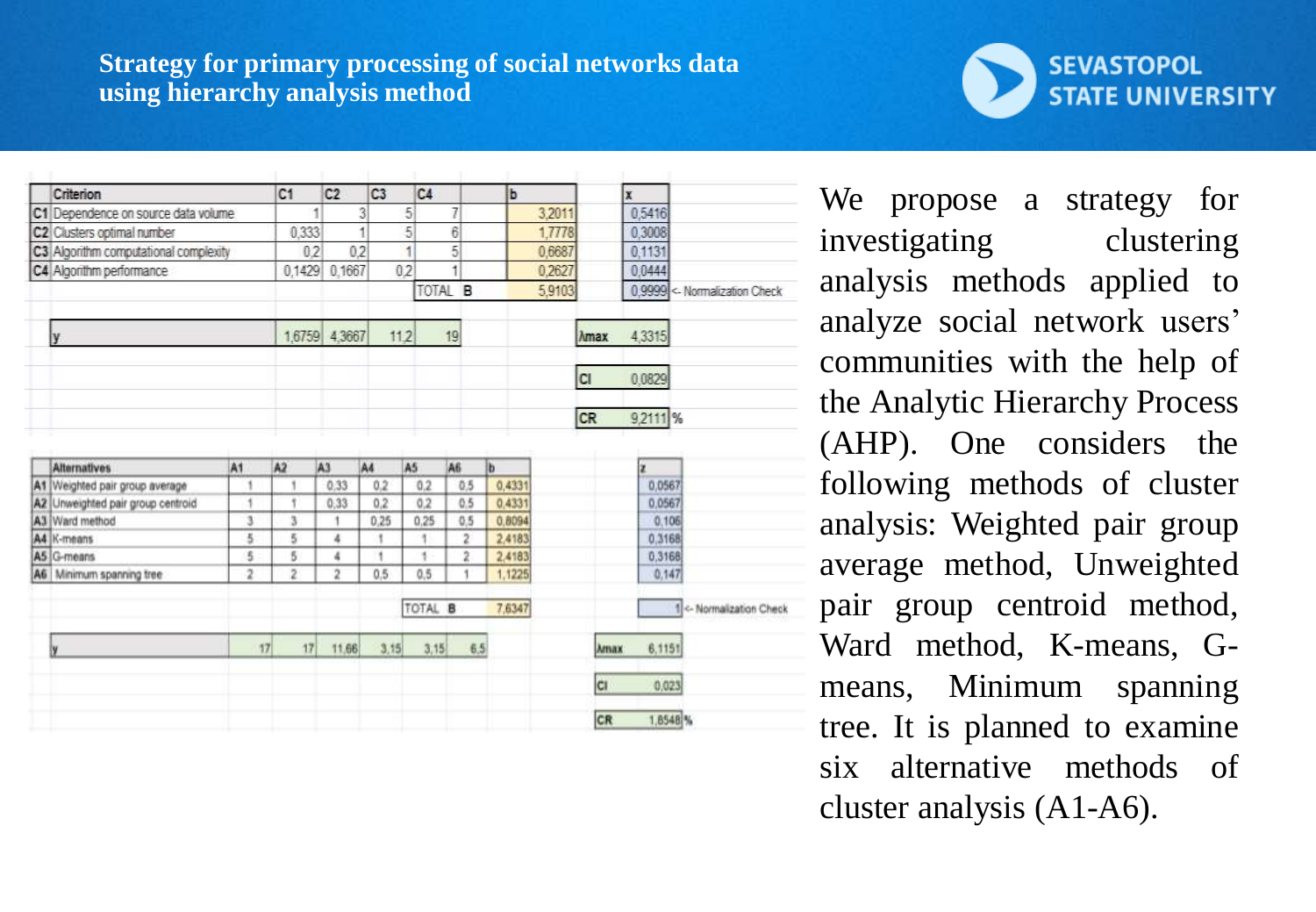

|                | <b>Alternatives</b>            | C <sub>1</sub> | C2             | C3                      | C <sub>4</sub> |   |   | $\mathbf x$  | <b>ISi</b> |         |
|----------------|--------------------------------|----------------|----------------|-------------------------|----------------|---|---|--------------|------------|---------|
| A <sub>1</sub> | Weighted pair group average    | 0,0567         | 0,1129         | 0,2939                  | 0,1321         |   |   | 0,5416       | 0,023      |         |
| A <sub>2</sub> | Unweighted pair group centroid | 0,0567         | 0,1129         | 0,1682                  | 0,1304         |   |   | 0,3008       | 0,0024     |         |
| A <sub>3</sub> | Ward method                    | 0,106          | 0,1129         | 0,1156                  | 0,176          |   |   | 0,1131       | 0,0142     |         |
| A4             | K-means                        | 0,3168         | 0,3177         | 0,0642                  | 0,1981         |   |   | 0,0444       | 0,0116     |         |
| A <sub>5</sub> | G-means                        | 0,3168         | 0,3177         | 0,0642                  | 0,2313         |   |   |              |            |         |
| A <sub>6</sub> | Minimum spanning tree          | 0,147          | 0,0259         | 0,2939                  | 0,1321         |   |   |              |            |         |
|                | Rating criteria                |                |                |                         |                |   |   |              |            |         |
|                | <b>Alternatives</b>            | C <sub>1</sub> | C <sub>2</sub> | C3                      | C <sub>4</sub> |   |   | Hierarchy CR |            | $1,7$ % |
| A <sub>1</sub> | Weighted pair group average    | 4              | $\overline{c}$ |                         | 4              |   |   |              |            |         |
| A2             | Unweighted pair group centroid | 4              | $\overline{2}$ | $\overline{2}$          | 5              |   |   |              |            |         |
| A <sub>3</sub> | Ward method                    | 3              | $\overline{2}$ | 3                       | 3              |   |   |              |            |         |
| A4             | K-means                        |                |                | 4                       | $\overline{2}$ |   |   |              |            |         |
| A <sub>5</sub> | G-means                        |                | 1              | 4                       |                |   |   |              |            |         |
| A <sub>6</sub> | Minimum spanning tree          | $\overline{2}$ | 3              | 1                       | 4              |   |   |              |            |         |
|                |                                |                |                |                         |                |   |   |              |            |         |
|                | <b>Alternatives</b>            |                | $\overline{2}$ | $\overline{\mathbf{3}}$ | 4              | 5 | 6 |              |            |         |
| A <sub>1</sub> | Weighted pair group average    |                | 1              |                         | $\overline{c}$ |   |   |              |            |         |
| A <sub>2</sub> | Unweighted pair group centroid |                | 2              |                         |                |   |   |              |            |         |
| A <sub>3</sub> | Ward method                    |                | 1              | 3                       |                |   |   |              |            |         |
| A4             | K-means                        | $\overline{c}$ | 1              |                         | 4              |   |   |              |            |         |
| A <sub>5</sub> | G-means                        | 3              |                |                         |                |   |   |              |            |         |
| A <sub>6</sub> | Minimum spanning tree          |                | 1              |                         |                |   |   |              |            |         |
|                |                                |                |                |                         |                |   |   |              |            |         |

Here you see the results. Based on the calculations made, it can be concluded that the G-means method is the most preferable for use, and the worst alternative for these quality criteria and the presented weight sets is the Weighted pair group average method.